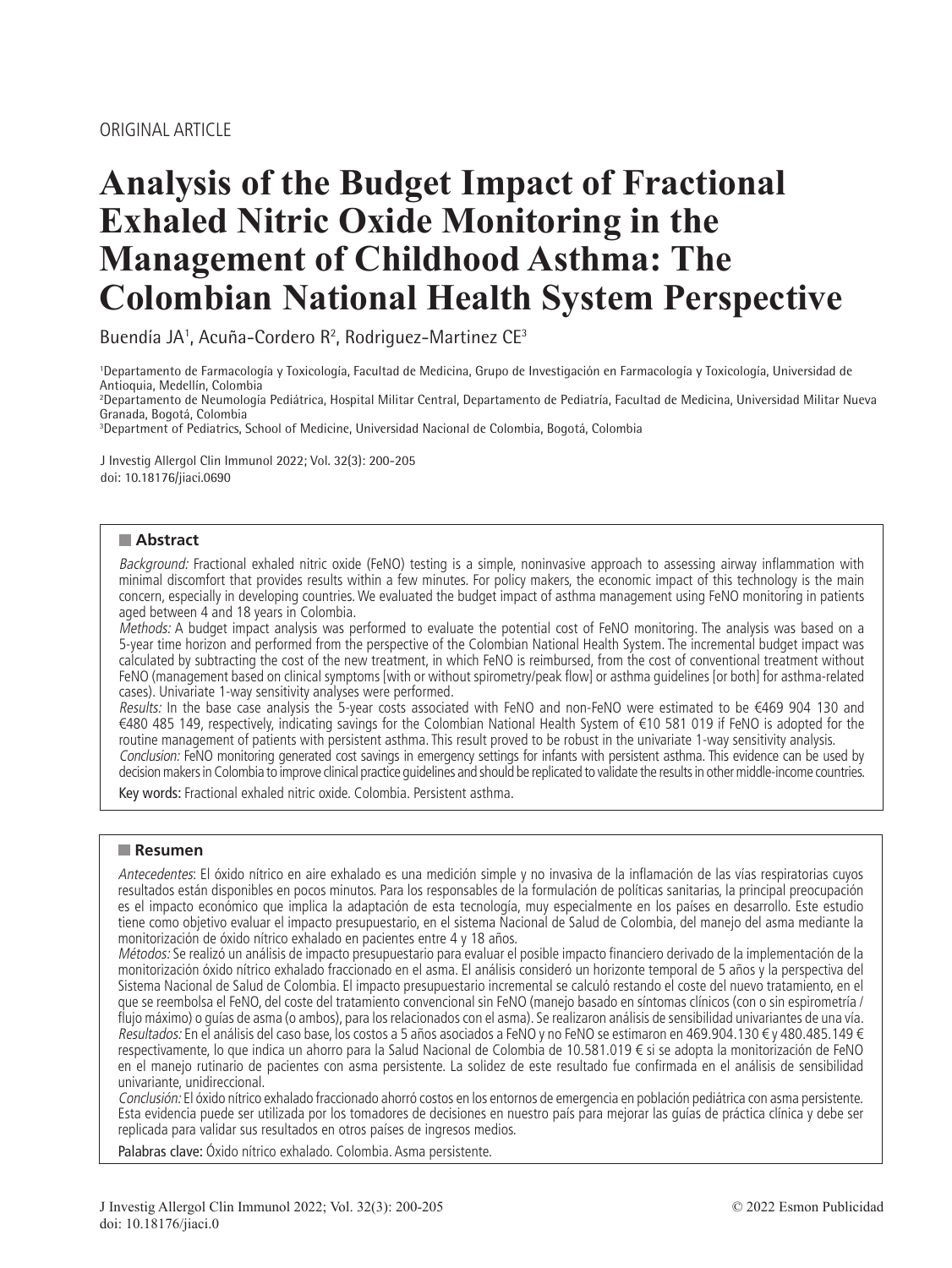# **Introduction**

Periodic assessment and early management of airway inflammation in patients with asthma are the principal strategies for preventing hospitalizations, as recommended by international and local clinical guidelines [1]. Frequent measurement of airway inflammation during monitoring plays an important role in anticipating exacerbations and optimizing the use of biological drugs and corticosteroids [2,3].

Fractional exhaled nitric oxide (FeNO) may be a surrogate marker for type 2 airway inflammation [2]. FeNO testing is a simple, noninvasive approach to measuring airway inflammation that entails minimal discomfort for the patient and yields results within a few minutes. FeNO correlates with airway eosinophilia in biopsy and bronchoalveolar lavage fluid specimens [3]. In fact, a meta-analysis of 8 clinical trials in children found that FeNO-guided treatment reduced asthma exacerbations [4]. However, the routine use of FeNO monitoring in asthma and in children has not been uniformly adopted by all countries, especially developing countries.

For policy makers, the economic impact of adapting FeNO monitoring is the main concern, especially in developing countries. Economic evaluations of this approach to asthma management in developed countries have shown FeNO monitoring to be cost-effective [5-8]. However, costeffectiveness analyses alone do not provide information on the drug's impact on the total health care budget, because this is dependent on the number of treated patients. In this paper, we aimed to evaluate the budget impact of asthma management based on FeNO monitoring in patients aged between 4 and 18 years in Colombia.

# **Methods**

#### *Analytical Framework*

A budget impact analysis was performed to evaluate the potential cost of FeNO monitoring. The analysis was

Table 2. Parameters Used in the Base Case

performed from the perspective of the Colombian National Health System over a 5-year period. A budget impact model was developed as a Microsoft Excel macro-enabled workbook to evaluate the incremental budget impact of asthma management based on FeNO monitoring. The incremental budget impact was calculated by subtracting the cost of the new treatment, in which FeNO monitoring is reimbursed, from the cost of the conventional treatment without FeNO monitoring (management based on clinical symptoms with or without spirometry/peak flow or asthma guidelines [or both], for asthma-related cases). During the construction of the economic model, 100% adherence to the FeNO strategy was assumed, as were the absence of differences in market share between the brands and a stable incidence of asthma during the study period. Details of these assumptions are provided in Table 1.

#### *Base Case and Estimation of Target Population*

The base case was a child aged 5 to 18 years with no cardiac, neurological, respiratory, or other chronic disease

Table 1. Assumption Used to Develop the Base Case Analysis

| Assumption                                                                                                            | References                                                                                                                                                                                        |
|-----------------------------------------------------------------------------------------------------------------------|---------------------------------------------------------------------------------------------------------------------------------------------------------------------------------------------------|
| Adherence is considered<br>to be $100\%$                                                                              | Assumption based on the opinion<br>of clinical experts                                                                                                                                            |
| All trademarks during<br>the study period have<br>the same market share,<br>with no price differences<br>between them | Assumption based on the opinion<br>of clinical experts, since this<br>technology is not yet approved<br>in local clinical practice<br>guidelines and no trademark has<br>entered the local market |
| The incidence of persistent<br>asthma is stable over<br>the study period                                              | Assumption based on the opinion<br>of clinical experts                                                                                                                                            |

| Type of parameter                           | Base case value | Range for 1-way sensitivity analyses | Reference |  |
|---------------------------------------------|-----------------|--------------------------------------|-----------|--|
| Demographics                                |                 |                                      |           |  |
| Population between 5-18 years               | 9 541 341       |                                      | $[9]$     |  |
| Annual population growth                    | 1.5%            |                                      | $[9]$     |  |
| Epidemiology                                |                 |                                      |           |  |
| Prevalence of asthma                        | $9.2\%$         | $5\% - 12\%$                         | [10]      |  |
| Persistent asthma, %                        | 53%             | $20\% - 60\%$                        | [11]      |  |
| Infants with controller treatment, %        | 20%             | $10\% - 30\%$                        | $[12]$    |  |
| Effectiveness of FeNO                       |                 |                                      |           |  |
| Relative risk of reduction of exacerbations | 0.76            | $0.49 - 0.80$                        | $[4]$     |  |
| Market share                                |                 |                                      |           |  |
| 1y                                          | 20%             |                                      |           |  |
| 2y                                          | 40%             |                                      |           |  |
| 3y                                          | 60%             |                                      |           |  |
| 4 y                                         | 80%             |                                      |           |  |
| 5у                                          | 100%            |                                      |           |  |

Abbreviation: FeNO, fractional exhaled nitric oxide.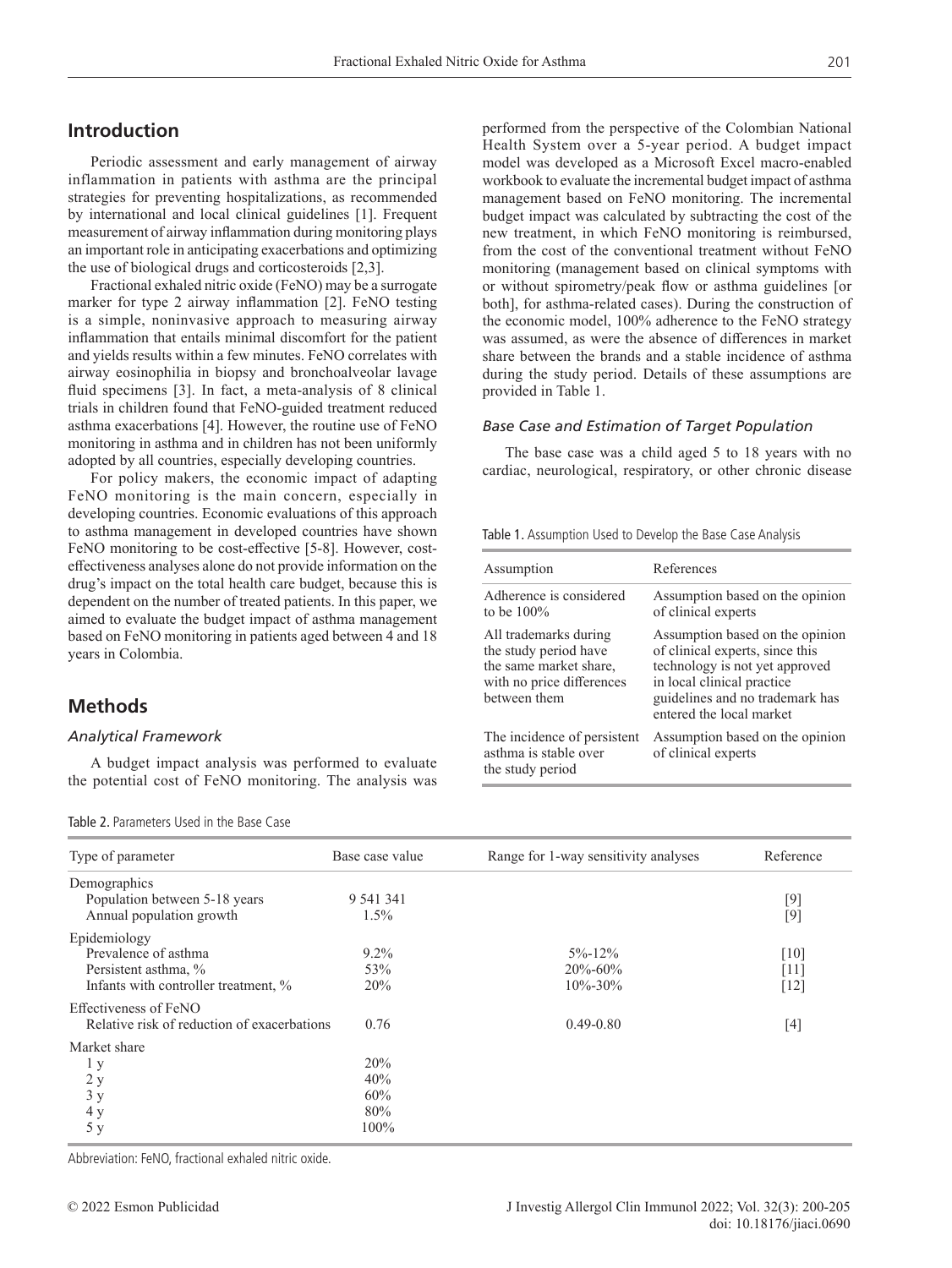and a diagnosis of persistent asthma managed with controller treatment and FeNO monitoring [1]. To estimate the size of the target population, we estimated the size of the population for the first year by applying data for the total population aged 4-18 years in Colombia [9], the prevalence of asthma in children aged 4-18 years in Colombia [10], the frequency of persistent asthma in Colombia [11], and the proportion of patients with persistent asthma with controller treatment in Colombia [12]. An annual population growth of 1.5% was assumed based on the average national growth rate for the period 2015-2019 [9] (Table 2).

#### *Intervention*

Information regarding the effect of FeNO monitoring was extracted from a recent systematic review and metaanalysis of 8 randomized clinical trials that evaluate the efficacy of tailoring asthma interventions based on FeNO compared with not using FeNO (management based on clinical symptoms [with or without spirometry/peak flow] or asthma guidelines or both for asthma-related cases). In this study, asthma exacerbations were significantly less frequent in the FeNO group than in the control group (OR, 0.62; 95%CI, 0.49-0.80; 1279 participants; 8 studies) [4]. We assumed that commercially available FeNO monitoring uptake rate of FeNO was assumed to be 20%, increasing by 20% each year based on the estimates of the marketing authorization holder. This study was approved by the Institutional Review Board

would become more frequent. In the base case scenario, the

of University of Antioquia (2015-4690).

#### *Study Period*

The study period was 5 years. The maximum follow-up time was set to be 4 years. A longer perspective was not considered relevant for the budget holder. All results are depicted cumulatively from 1 to 5 years.

### *Resource Use and Cost*

A Markov simulation model with 3 mutually exclusive nonabsorbent states was used to compare the estimated cost associated with asthma management based on FeNO monitoring compared with asthma management without FeNO monitoring (standard therapy). According to the natural history, 3 health states were defined, as follows: no symptoms or asthma controlled, suboptimal control without exacerbation, and asthma exacerbation with a cycle length of 1 week. All patients entering the model were symptom-free

Table 3. Costs (in Euros) Used in the Base Case and Sensitivity Analyses

| Model input                                | Base case value | Range for 1-way sensitivity analyses | <b>Distribution</b> |  |  |  |  |
|--------------------------------------------|-----------------|--------------------------------------|---------------------|--|--|--|--|
| Intervention cost                          |                 |                                      |                     |  |  |  |  |
| FeNO per patient                           | 39.6            | $4.2 - 45$                           | $\gamma(SD:1.08)$   |  |  |  |  |
| Cost of hospitalization                    |                 |                                      |                     |  |  |  |  |
| Daily cost in pediatric ward               | 84.5            | 71.4-90.7                            | $\gamma(SD:8.53)$   |  |  |  |  |
| Hospital length of stay, d                 | 5.50            | $4.00 - 8.00$                        | $\gamma(SD:1.04)$   |  |  |  |  |
| PICU-related cost                          |                 |                                      |                     |  |  |  |  |
| Daily cost in PICU                         | 361             | 382-311                              | $\gamma(SD:18.89)$  |  |  |  |  |
| PICU length of stay, d                     | 10.9            | 7.75-15.05                           | $\gamma(SD:3.26)$   |  |  |  |  |
| Emergency visit prior hospitalization cost |                 |                                      |                     |  |  |  |  |
| Daily cost of emergency ward               | 59              | 45.5-63.5                            | $\gamma(SD:19.27)$  |  |  |  |  |
| Direct medical cost per patient-day        |                 |                                      |                     |  |  |  |  |
| Specialist referrals                       | 9.5             | $9.2 - 9.8$                          | $\gamma(SD:1.72)$   |  |  |  |  |
| Chest physiotherapy                        | 4.6             | $4.4 - 4.8$                          | $\gamma(SD:1.23)$   |  |  |  |  |
| Chest radiography                          | 2.5             | $2.4 - 2.7$                          | $\gamma(SD:0.73)$   |  |  |  |  |
| Other diagnostic imaging                   | 0.01            | $0 - 0.2$                            | $\gamma(SD:0.08)$   |  |  |  |  |
| Complete blood cell counts                 | 1.0             | $0.96 - 1.0$                         | $\gamma(SD:0.28)$   |  |  |  |  |
| Other laboratory tests                     | 3.9             | $3.7 - 3.9$                          | $\gamma(SD:0.37)$   |  |  |  |  |
| Oxygen                                     | 1.2             | $1.1 - 1.3$                          | $\gamma(SD:0.41)$   |  |  |  |  |
| Nebulization                               | 14.4            | $1.1 - 1.3$                          | $\gamma(SD:4.52)$   |  |  |  |  |
| Levalbuterol                               | 1.0             | $0.9 - 1.1$                          | $\gamma(SD:0.16)$   |  |  |  |  |
| Systemic antibiotics                       | 1.1             | $0.9 - 1.1$                          | $\gamma(SD:0.49)$   |  |  |  |  |
| Systemic or inhaled corticosteroids        | 0.1             | $0 - 0.8$                            | $\gamma(SD:4.18)$   |  |  |  |  |
| <b>Bronchodilators</b>                     | 0.03            | $0.03 - 0.04$                        | $\gamma(SD:0.02)$   |  |  |  |  |
| Other drugs                                | 0.6             | $0.6 - 0.7$                          | $\gamma(SD:0.04)$   |  |  |  |  |
| Medical devices                            | 9.1             | $8.6 - 10$                           | $\gamma(SD:2.66)$   |  |  |  |  |
| Indirect cost patient-day                  | 15.3            | $14 - 17$                            | $\gamma(SD:4.30)$   |  |  |  |  |

Abbreviations: FeNO, fractional exhaled nitric oxide; PICU, pediatric intensive care unit.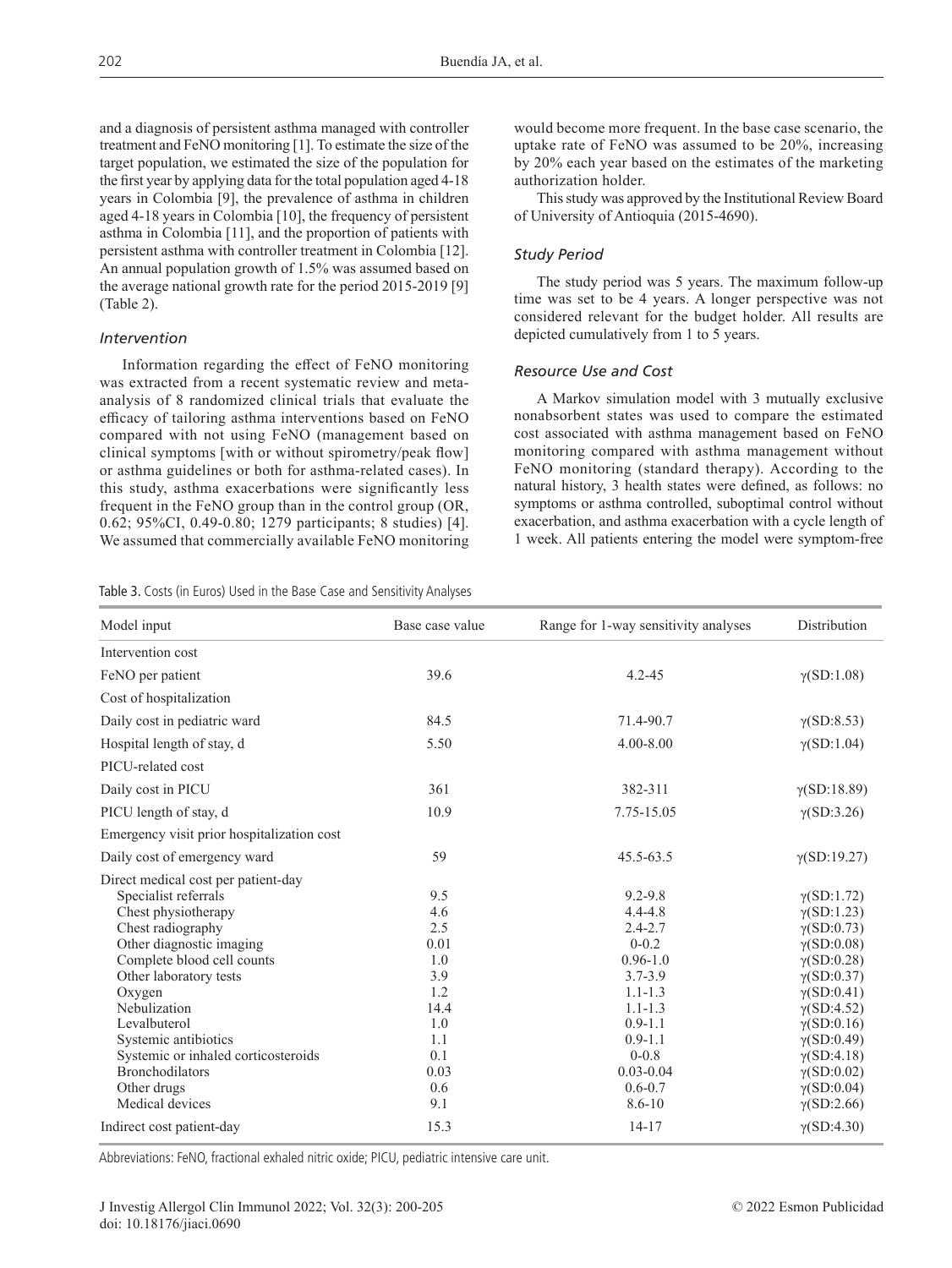children diagnosed with mild-to-moderate allergic asthma and receiving inhaled corticosteroids as maintenance therapy. The probabilities of the model and the cost of each health state were extracted from a previously published study of asthma in Colombia [13]. In brief, all data on costs and use of resources were collected directly from medical invoices and electronic medical records. The direct costs considered in the analysis included visits to the emergency department, specialist referrals, chest physiotherapy, diagnostic support (eg, laboratory, electrocardiogram, x-ray), medication (eg, oxygen, nebulization, antibiotics, corticosteroids, bronchodilators), medical devices, stay in intensive care units, and stay in general medical wards (Table 3). All costs were expressed in US dollars (currency rate:  $\epsilon$ 1.00 = COP\$ 4.238) [14,15]. The human capital method was used for the evaluation of the indirect costs associated with parents' loss of productivity, assuming that everyone receives an income of at least the legal minimum wage for formal or informal work. The opportunity cost of the productivity loss at the workplace and that of the caregiver were assessed based on the minimum wage (Colombian minimum wage per month for 2019:  $\epsilon$ 204). The government-approved legal minimum wage was taken as a reference instead of an average or median wage, as over 75% of the Colombian population earns the minimum wage [9]. Given that all the patients with asthma included in this study were children, we assumed that at least 1 family member accompanied the patient permanently during hospitalization, since pediatric hospitals in Colombia usually allow only 1 companion per patient in the hospital. The cost associated with transportation and food (not including an overnight stay) was assumed to correspond to 50% of the minimum wage per day.

## *Sensitivity Analyses*

The robustness of the base case was evaluated using 1-way sensitivity analyses. The parameters used and their range in the 1-way sensitivity analyses are detailed in Table 3. Expert opinion and literature data were consulted to determine ranges of parameters to be tested in the sensitivity analysis. The results of the sensitivity analysis are presented in a tornado diagram showing the impact on the base case of uncertainty in the parameters used in the model. A threshold analysis of the cost of FeNO was used to determine its threshold value. Microsoft Excel was used in all analyses.

#### Table 4. Base Case

# **Results**

## *Base Case*

In the base-case analysis, the 5-year costs associated with FeNO and no-FeNO were estimated to be €469 904 130 and €480 485 149, respectively, indicating savings for Colombian National Health System of €10 581 019 if FeNO monitoring is adopted for the routine management of patients with persistent asthma (Table 4). Savings increased over the years as more and more patients received FeNO. The final saving was 4.34%.



Figure 1. Tornado diagram. CSTDA indicates cost per well-controlled patient; FeNO, fractional exhaled nitric oxide; RR\_FeNO, relative risk of reduction of exacerbations of FeNO; cFeNO, cost of FeNO; CSTDS, cost per patient in suboptimal control; CSTDW, cost per patient in asthma exacerbation.

|        | No.<br>of patients | No. of patients treated<br>with FeNO | Cost<br>FeNO, $\epsilon$ | Cost<br>No FeNO, $\epsilon$ | Savings, $\epsilon$ | Savings, % |
|--------|--------------------|--------------------------------------|--------------------------|-----------------------------|---------------------|------------|
| Year 1 | 86 979             | 9220                                 | 111 455 654              | 112 430 562                 | 974 909             | $0.87\%$   |
| Year 2 | 93 502             | 19822                                | 118 766 801              | 120 862 855                 | 2 0 9 6 0 5 4       | 1.73%      |
| Year 3 | 94 905             | 30 180                               | 119 484 556              | 122 675 797                 | 3 191 242           | $2.60\%$   |
| Year 4 | 96 328             | 40 843                               | 120 197 120              | 124 515 934                 | 4 3 1 8 8 1 4       | 3.47%      |
| Year 5 | 97 773             | 51 820                               | 120 904 178              | 126 383 673                 | 5479495             | 4.34%      |
| Total  | 371 714            | 100 065                              | 469 904 130              | 480 485 149                 | 10 581 018          | 2.20%      |

Abbreviation: FeNO, fractional exhaled nitric oxide.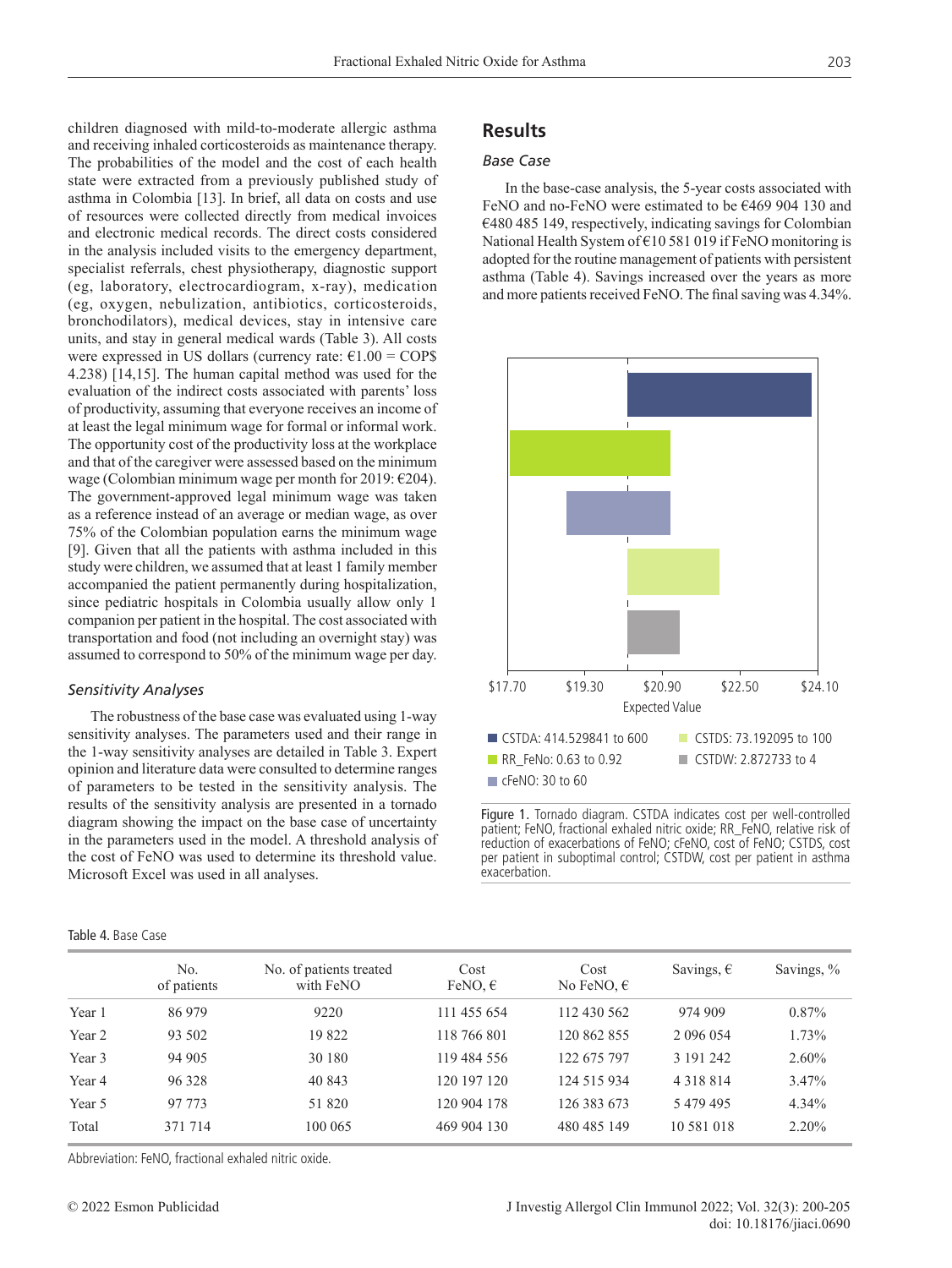

Figure 2. Threshold analysis of the cost of FeNO. cFeNO indicates cost of FeNO; FeNO, fractional exhaled nitric oxide; EV, expected value.

Univariate 1-way sensitivity analysis was performed to assess the robustness of the results from the base case. The major parameters used in the analysis were varied once, as detailed in Tables 2 and 3. The results of the sensitivity analysis are presented in a Tornado diagram showing the potential impact on the base case results of uncertainty about the main parameters used in the model (Figure 1). In this figure, the 3 variables with the greatest influence on the expected cost of FeNO monitoring were the cost per well-controlled patient, the relative risk of reduction of exacerbations of FeNO monitoring, and the cost of FeNO monitoring per patient. In the threshold analysis of FeNO cost, the threshold value was €49. An increase in the total cost of FeNO monitoring per patient higher than this value resulted in a higher expected cost per patient in the FeNO scenario than in the non-FeNO scenario. It also resulted in a loss of the savings expected in the population (Figure 2).

# **Discussion**

Our study suggests that FeNO monitoring generates cost-savings for treatment of infants with persistent asthma. Compared with the current therapy (non-FeNO) over a 5-year period, the alternative with FeNO monitoring provided total cost savings of  $\epsilon$ 10 581 019. This study is the first economic analysis in Colombia to show the real impact of this approach if adopted for the treatment of patients with persistent asthma. We consider this cost-saving as relevant if we compare it with the national budget allocated for communicable diseases. The magnitude of the savings for the health system is not negligible. Total public health spending for chronic diseases in Colombia ranges from  $\epsilon$ 432 to  $\epsilon$ 441 million annually [16]. The savings

generated by FeNO monitoring at 4 years would correspond to almost 1.2% of this budget, which could be achieved with a single intervention. This is not a negligible value in our setting.

Our findings are in line with those of previous studies [8]. Adding FeNO monitoring to standard asthma care saved €62.53 per patient-year and improved quality-adjusted life years by 0.026 per patient-year. The budget impact analysis revealed a potential net yearly saving of €129 million if FeNO monitoring had been used in primary care settings in Spain. Similarly, Harnan et al [8] assessed the cost-effectiveness of the hand-held electrochemical devices NIOX MINO (Aerocrine), NIOX VERO (Aerocrine), and NO breath (Bedfont Scientific) for the diagnosis and management of asthma. The de novo management model indicated that the incremental costeffectiveness ratio of guidelines plus FeNO monitoring using NO breath compared with guidelines alone in children is expected to be approximately £45 200 per quality-adjusted life year gained, concluding that FeNO-guided management has the potential to be cost-effective, although this is largely dependent on the duration of the effect.

The latest version of the Global Initiative for Asthma refers to children, as follows: "FeNO-guided treatment significantly reduces exacerbation rates compared with guidelines-based treatment (Evidence A) [1]. However, further studies are needed to identify the populations most likely to benefit from FeNO-guided treatment and to determine the optimal frequency of FeNO monitoring" [1]. References that support this statement only include randomized controlled trials, with no corroborating economic evaluations. The dynamic between clinical research on effectiveness and research into efficiency must be coordinated and synchronous in order to generate recommendations from the individual to the public health level. While we realize that the transferability of economic evaluations is highly complex, our findings highlight the need to assess health technologies based on an approach that not only evaluates effectiveness and safety, but that also reviews cost-related topics, thus making it possible to increase the level of recommendations in clinical guidelines.

A very important aspect of our model is that it was robust with respect to changes in the values of its utilities, probabilities, and costs using 1-way sensitivity analysis. FeNO monitoring was always the most cost-effective strategy. A relevant result was to find a drug cost of FeNO per patient at which this therapy does not generate cost savings. This threshold  $(649)$  can be used as a reference for the control and regulation of prices in Colombia. Showing evidence for the economic impact of this drug is essential for policy makers and physicians [17], especially in developing countries, where it is increasingly common to evaluate the costs of drugs and medical devices in pediatric patients [18-22].

Our study is subject to a series of limitations. We used retrospective data reported in a previous cost-effectiveness study; consequently, medical invoices may have been incomplete or data missing. We did not include costs associated with school absenteeism, which are considered indirect costs in chronic diseases. Nevertheless, our study used several measures to ensure data accuracy, including software with automatic calculation functions and error alerts and a review of outliers by the research team. Another limitation in the design